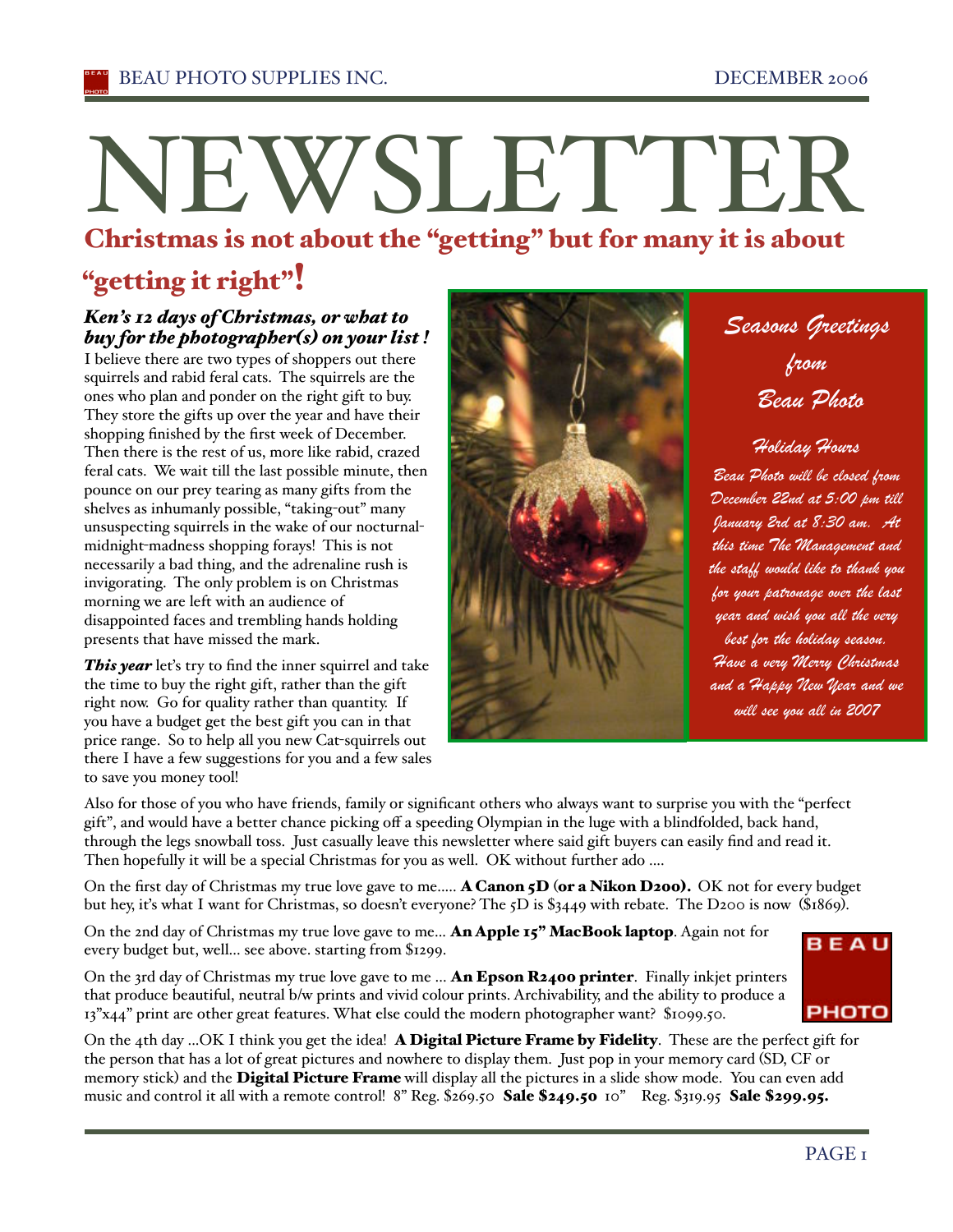On the 5th day. A new Tripod. Bigger, faster, smaller, lighter we have it all ..... well, OK, we may not have it all but we have a lot! Plenty has changed in the last few years. Improvements in the fluidity of movement and lightening the overall weight will make you want to convert your old tripod to a door stop. \$199.00-\$599.00. 10% off till Dec 24th.

On the 6th day. **A Lensbaby**. "original", "2.0" or the new "G3". These cool little variable focus wonders are a great accessory for the wedding, event and product photographer. Bend the light and change the perspective! \$114.50-\$181.50-\$319.95. 10% off till Dec 24th

On the 7th day. A Expodisc. These little wonders will make your little photographer's Christmas. They make colour balancing a breeze. More time in front of the fire, roasting chestnuts and less time in front of the computer. Reg. \$139.95 Sale \$119.95

On the 8th day... A Holga. They are the worlďs greatest medium format plastic camera. They are a great way to change up the look of your photos. With its soft focus and vignetting at the edges, it really gives you a classic look! \$27.50-\$47.50. 10% off till Dec 24th

On the 9th day... **A mix of inkjet papers**. This is a nice surprise because it allows the photographer(s) in the family to try a selection of media with different surfaces that he or she may never have tried. Be sure to make note of the printer before you come in as not all papers work well with all printers. \$22.00-\$82.75

On the 10th day... A D-SLR cleaning kit. The VisibleDust brush is indispensable for all D-SLR photographers to clean dust off the camera's sensor. Price depends on size of sensor. \$87.95-\$129.50 The Giottos Rocket blower is very powerful and looks like .... a rocket. Cool \$17.50.

On the 11th day ... A Crumpler, KATA, or Lowepro bag. It's true. Photographers never have enough bags. Crumpler bags are funky, come in great colours (yes there are colours other than black) and are built to last. KATA and Lowepro are the bags photographers can count on for quality, durability, design and the right price! Take 10 % off our already low prices till Christmas!

On the 12th day of Christmas my true love gave to meeeeeeeee. Besides a huge credit card bill, the best present of all, a Beau Photo Gift certificate. You can have them in any denomination with as many "0's" as you want. And you know those picky photographers will really get what they want, because they can pick it out for themselves.

Well that's it. I hope that helps and if not, well it's Christmas, it's supposed to be about dreams and miracles.

To end, I wish all of you and yours the very best for Christmas and the New Year. Ken

# LET IT SNOW, LET IT SNOW, LET IT SNOW

#### Due to the severe winter weather conditions, the Renaissance evening has been rescheduled, so come join us for an evening of Renaissance and Unwind ... in 2007!

On Wednesday, January 10, 2007 from 4:00PM until 7:00PM we will be hosting an evening with Renaissance. During this evening all of our Renaissance digital albums will be displayed for your viewing pleasure; we will also be demonstrating the Renaissance SoHo Styler album design software throughout the night.

Beau Photo has been offering the Renaissance line of digital albums to our customers for over three years now, and the demand for these "coffee table style" albums is growing. Come and see for yourself the

beautiful craftsmanship and the numerous possibilities. Bring your questions and unwind with some wine and tapas, compliments of Renaissance and Beau Photo Supplies Inc.

For more information please call Deborah or Barb. RSVP by January 8, 2007

Deborah Renaissance Album Sales



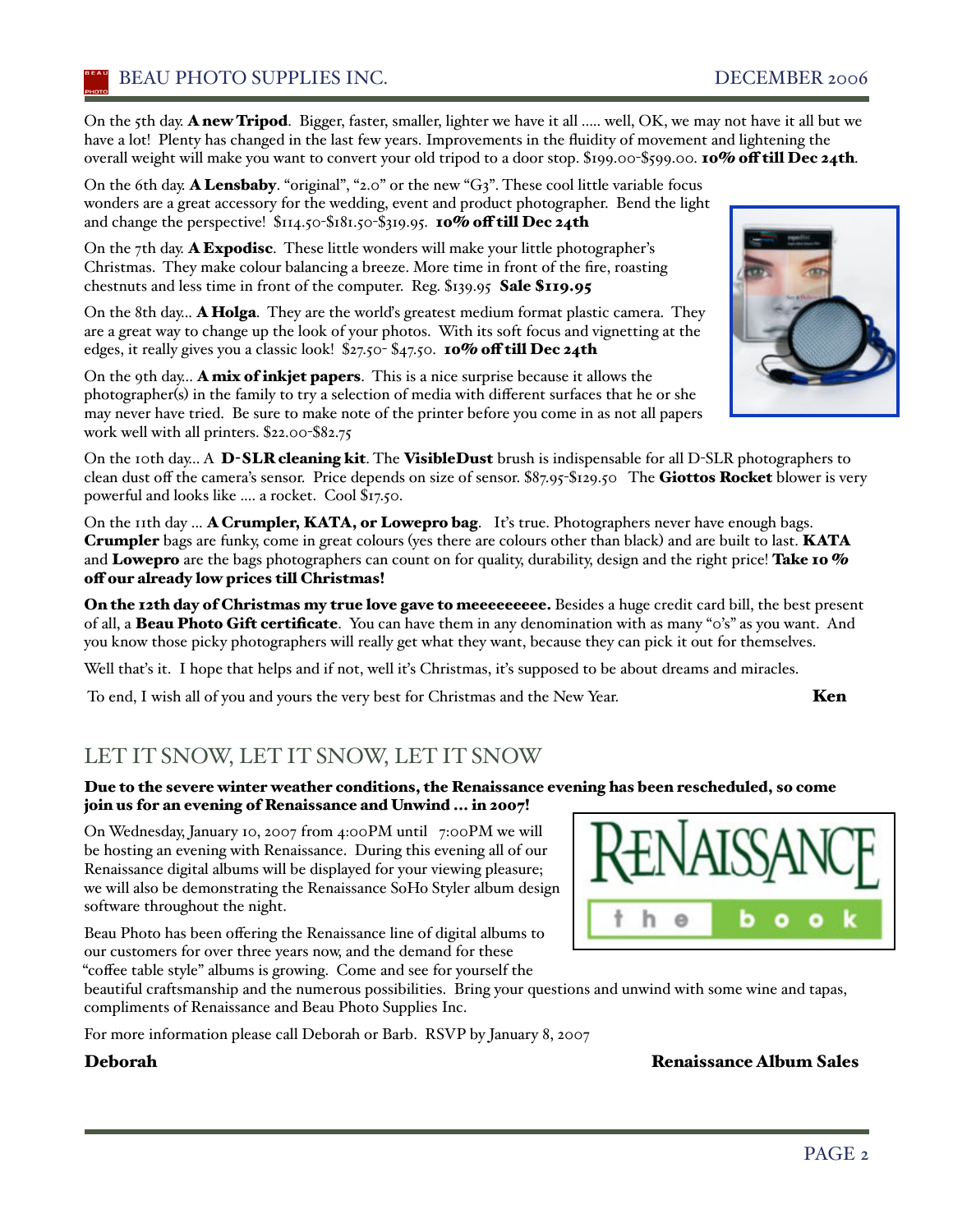## Film and Paper News

#### The Dalek Super Sampler has arrived!

Dalek is a graffiti artist from Brooklyn who has developed a following for his "Space Monkey" motifs in around his residence and abroad. When the team at Lomography met Dalek at an art exhibition; they were impressed with his graphics and asked him to design the first artist-customized lomographic camera.

The result is a eye catching magenta camera carefully placed with Dalek graphics. The package includes an inner molded case and a 168 page booklet titled "URBANIZE!" which shows work by Dalek himself and others shot by the Lomographic community. The cost of this limited edition wonder is: \$66.50.

3.87x9.12 pre-scored 50 sheet box: \$46.64



In addition; all Holgas will be 10% off for the month of December.

If you are planning to design your own Holiday cards this season; pre-scored, double sided, Museo Artist cards are now available in sleek black packaging.

4.5x6 pre-scored 50 sheet box: \$34.68 5.5x7.5 pre-scored 50 sheet box: \$39.47

Pro Sales News...

#### Nikon has lowered its prices!

New prices are:

D200 now \$1869.00

D80 now \$1099.00

D70s now \$639.00

Now is the time to take advantage of the Canon rebate program before it ends December 31st.

Eos 5D rebate is \$350.00.

Eos 30D rebate \$120.00.

Add another rebate item and you can double your rebate. Check the canon link from the Beau website for qualifying items.

Please note, we will be having a **Profoto** night on **January 25th** from 4 PM to 7PM. Mark it down on your calendar, come out for pizza and refreshments and learn something new about the great products offered by Profoto.





**The Light Shaping Company** 

Ron Pro Sales

## PAGE<sub>3</sub>

#### Crystal Film Department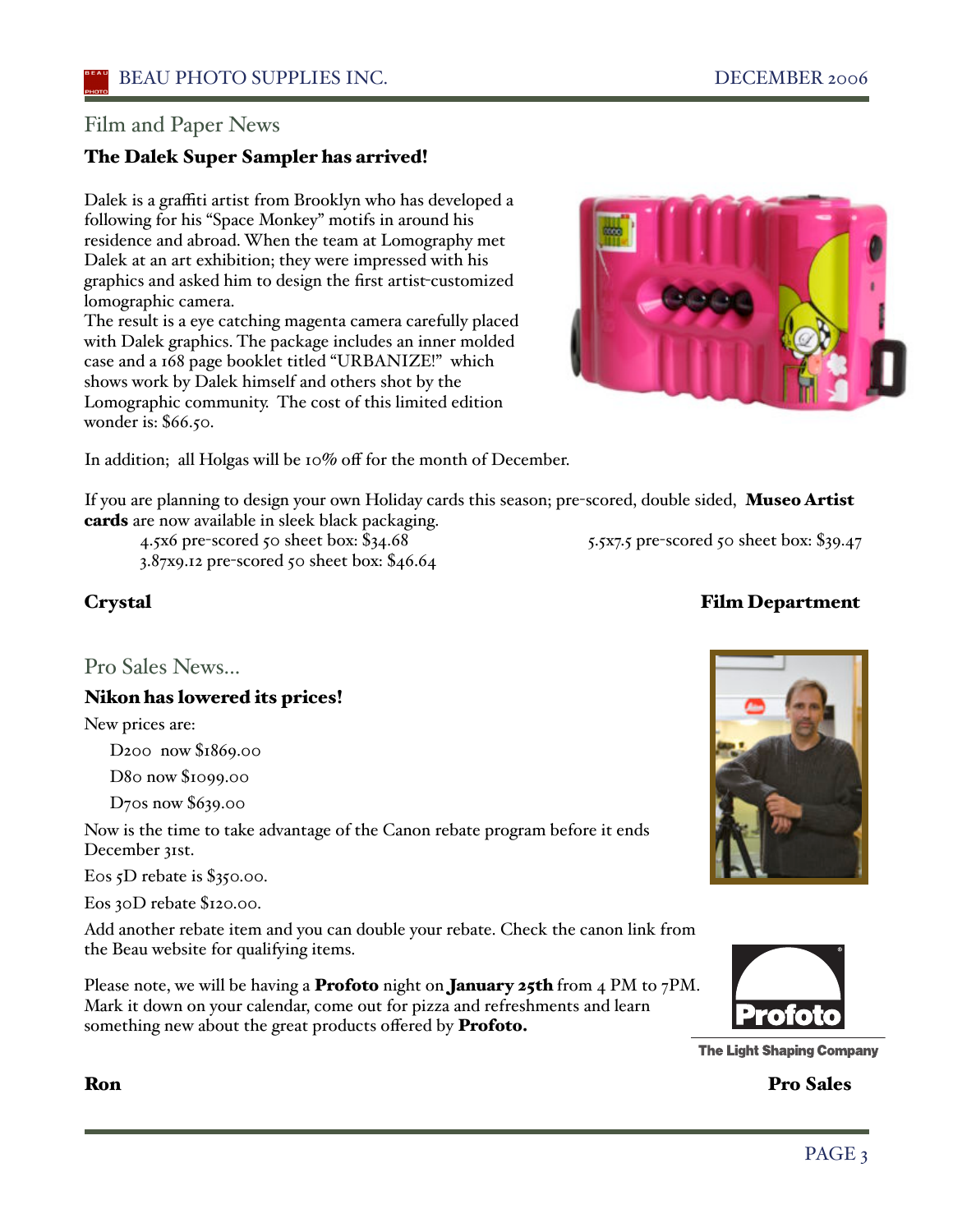#### RENTAL NEWS!

The rains and **snows** have arrived and this means that all our lighting equipment is suddenly very popular. You can choose from monohead kits - 2 or 3 heads with stands and umbrellas, packs from Profoto, Dynalite, or Speedotron, and battery powered packs from Profoto and Hensel. Battery packs are a good way to have portable (relatively, they are heavier!) power, no need to rely on finding a place to plug in when you are on location. These packs are not resistant, but with care can be used outdoors as well. We've also got a few tungsten lights if strobes are not your thing. If you need lighting for the weekend, it would be a good idea to call ahead, especially if you like to use the monohead kits, they go fast!

We've also got a new fog machine. I know, Halloween is over, but fog effects are fun at any time of the year! It is a show fogger by LeMaitre, and works great whether you want a little fog, or a lot. The dark days of winter could go well with a little fog in your shots. So don't be discouraged by the rain, there are lots of ways to make the gloomy weather work for you!

Don't forget to take advantage of the Christmas holiday rental deal, pick-up your rental after 1 PM on Friday December 22nd and return it before noon on the 2nd of January 2007, for only the cost of a 2 day rental

Kathy Rentals

## DIGITAL NEWS

#### Super Special on 39 Million Pixel Hasselblad Digital System!

Buy our demo Hasselblad H2 kit with CFH39 (39 megapixel) and get a free upgrade to the very latest Hasselblad H3D/39 in February! Not only that, but since the upgrade is free and you'll be getting a discount on our demo gear, you'll be getting the latest 39 megapixel system at the absolute lowest possible price! You will still receive the full 1 year manufacturer's warranty, with extended warranties available as well. Look at saving many thousands of dollars over a new system.

In addition, Hasselblad has some aggressive introductory pricing and trade in allowances on their new 22 and 39 million pixel products. Call for more details!

#### PrintFIX Pro Printer Calibration System – Version 2.0

I have been beta testing the latest version 2 software for the PrintFIX Pro and I am absolutely amazed. All the issues that I had occasionally seen with version

## Calendar

#### *On going* **Vancouver Gallery of**

# **Photography Art center**

Presents **"Chasing Light Stranger"** works by Russel and Wendy Kwan

Exhibit runs November 30th to December 15th

2060 Pine Street

www.artcenter.ca/photography

#### **Up and coming**

#### **Beau Photo**

Will be presenting two events this month.

#### **Profoto Night**

On Thursday January 25th from 4 PM to 7 PM come on out and see what great products Profoto has to offer. Food and refreshments will be served.

#### **Renaissance Album**

On Wednesday, January 10, 2007 from 4:00PM until 7:00PM we will be hosting an evening with Renaissance. During this evening all of our Renaissance digital albums will be displayed for your viewing pleasure; we will also be demonstrating the Renaissance SoHo Styler album design software throughout the night.

#### **Exposure Gallery**

Presents; **"Winter Salon"** A Group Show featuring gallery artists.

#### **Opening Night:**

Friday December 7th., 8 pm 851 Beatty Street. Contact info: www.exposuregallery.com

1.0 software -and they were relatively minor- have essentially been eliminated. For the first time I am seeing user generated profiles that are, without any tweaking whatsoever, as good or better that the best factory supplied profiles! Even with the version 1.0 software, the PrintFIX was the best value on the market for generating high quality printer profiles but with the 2.0 software it is an absolute steal at \$599. With the Spyder2 PRO monitor calibrator, the suite is \$699.